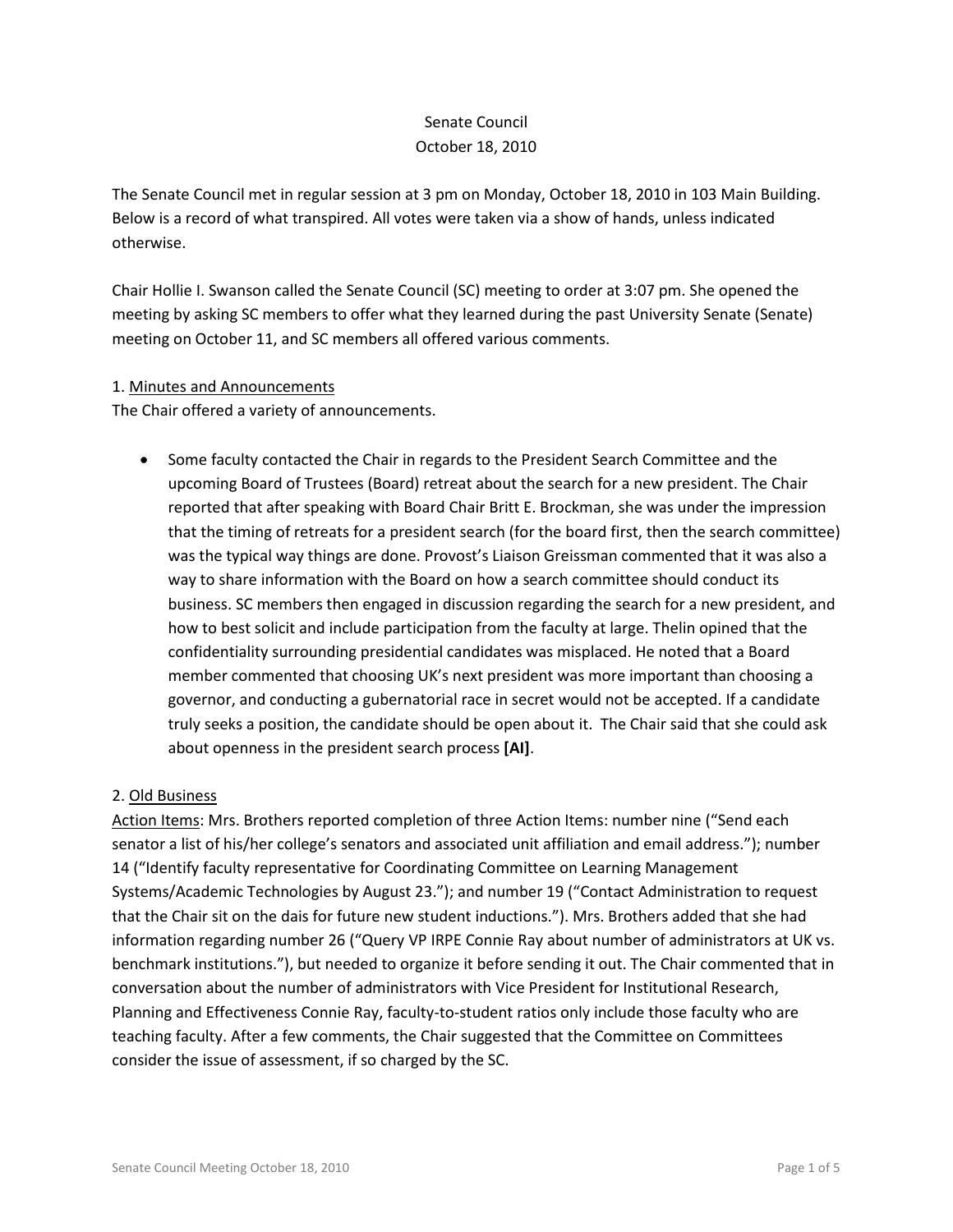Old Business: Mrs. Brothers explained that Steiner's request to include his comments in the minutes of September 27, 2010 required a motion to revisit and approve the changes as shown in the handout. Steiner **moved** to amend the previously approved minutes from September 27, 2010 as currently distributed, and Nokes **seconded**. There being no discussion, a **vote** was taken and the motion **passed** with none opposed.

### 3. Identification of Representatives to Various Committees

a. Naming of SC Representatives to Health Care Colleges Council (HCCC), Graduate Council (GC) and Undergraduate Council (UC): After some discussion, Anderson agreed to serve as the rep to the HCCC and Steiner as the rep to the UC. No representative to the GC was identified.

b. Commencement Committee Co-Chair: SC members discussed how to best fill the position, as the vacancy had been announced to senators previously without any nominations. After brief discussion, Mrs. Brothers was asked to contact college associate deans, who have experience with recognition ceremonies, and solicit nominations from them **[AI]**.

c. Social Sciences Area Advisory Committee Nominees and Business and Economics Dean Search Committee Nominees: SC members discussed the names offered after a solicitation was sent to senators, and added a few additional names. They determined the list to be sufficient to forward.

### 4. Deliberation on Vetting of *Governing Regulations VII*

The Chair went over the various teams and their responsibilities. Team Kelly (Kelly, Thelin and Anderson) is responsible for reviewing and reporting on sections A and B of *Governing Regulations VII* (*GR VII)*. Team Blonder (Blonder, Chappell and Steiner) is responsible for reviewing and reporting on section C of *GR VII*, and Team Grossman (Grossman, Nokes and Randall) is responsible for section D.

Greissman commented that due to the complex and varied nature of *GR VII*, it might be better to have the groups review various themes of the *GR*. He said that a few more significant typos had been found, so he would send out a revised version shortly, with a few pages that described the overall themes, which the teams could also use for guidance. SC members were satisfied with that suggestion.

The Chair suggested that there be a little discussion regarding the Action Items regarding contacting department chairs and center directors for input into the proposed changes. Steiner said that he was not ready to offer a comprehensive report of department chairs from the College of Arts and Sciences, but that he would be able to do so in the very near future **[AI]**. The Chair said she would take the lead on contacting center directors. Steiner strongly suggested that the Markey Center director be contacted. The Chair noted that the Markey Center did not report to a college, which made it a little different. At the suggestion of Greissman, the Chair agreed to contact Vice President for Research Jim Tracy and the dean of the Graduate School, Jeannine Blackwell **[AI]**.

It was determined that since the SC was reviewing a revised draft of the *GR VII*, different than what was posted with the agenda, that the documents associated with the agenda be updated to the day's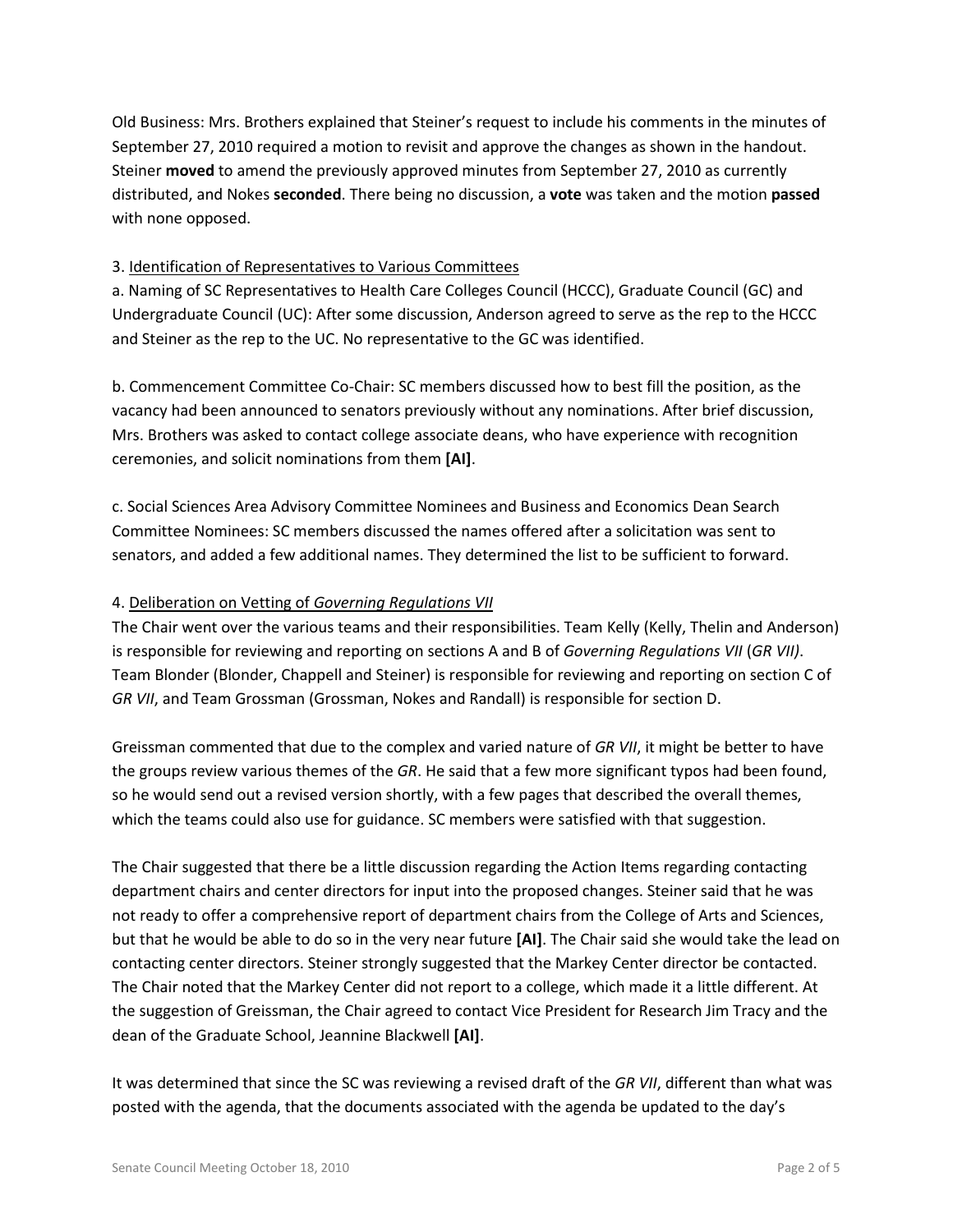version. The Chair confirmed that the SC would continue to investigate themes of the revised *GR VII* in their original teams.

## 5. Education Abroad Proposal

The Chair invited Associate Provost for International Programs Susan Carvalho to explain the request. While doing so, Guest Carvalho shared some historical information about Education Abroad. Along with Guest Anthony Ogden (director, Education Abroad) and Alla Arnold (financial manager, Education Abroad) Carvalho explained the proposal. Essentially, Education Abroad requested that they receive blanket approval for all future EA course creations, changes and drops, since the courses do not carry any academic credit; EA courses are used for fee calculation purposes only. She and the other guests answered a few questions from SC members. When asked, Carvalho asked that the SC approve the request on behalf of the Senate, because there was an urgent need to use a variety of new EA courses for students during the fall 2010 semester

### 6. Education Abroad Over Spring Break - Preliminary Discussion

Carvalho and Ogden then explained that the Education Abroad office was looking into another type of study abroad experience in which students sign up for a traditional class that includes a study abroad experience as part of the curriculum. Afterwards, they answered questions from SC members and solicited opinions. SC members agreed that they would be willing to review a proposal with additional information.

The Chair thanked Arnold, Carvalho and Ogden and they departed.

Chappell **moved** that the SC offer blanket approval for using EAP courses across the colleges for zero credit, for the purposes of distributing tuition, effective fall 2010, and on behalf of the University Senate. Steiner **seconded**. There being no discussion, a **vote** was taken and the motion **passed** with none opposed.

### 7. 2009-2010 Annual Report - Senate's Retroactive Withdrawal Appeals Committee

The Chair invited the chair of the Senate's Retroactive Withdrawal Appeals Committee, Tom Nieman (AG/Landscape Architecture), to offer the report. He did so, and answered a variety of comments from SC members.

### 8. Gen Ed Update - Planning for Senate Action

Associate Provost for Undergraduate Education Mike Mullen shared an initial version of the report that will go to the Senate in November with SC members. He answered a variety of questions and discussed the report with SC members.

### 9. Approval of New Course CIS 111

After explanation by Mullen, Chappell **moved** to provisionally approve CIS 111 for spring 2011 with the provision that the course go on a web transmittal during fall 2010 and Nokes **seconded**. There being no discussion, a **vote** was taken and the motion **passed** with none opposed.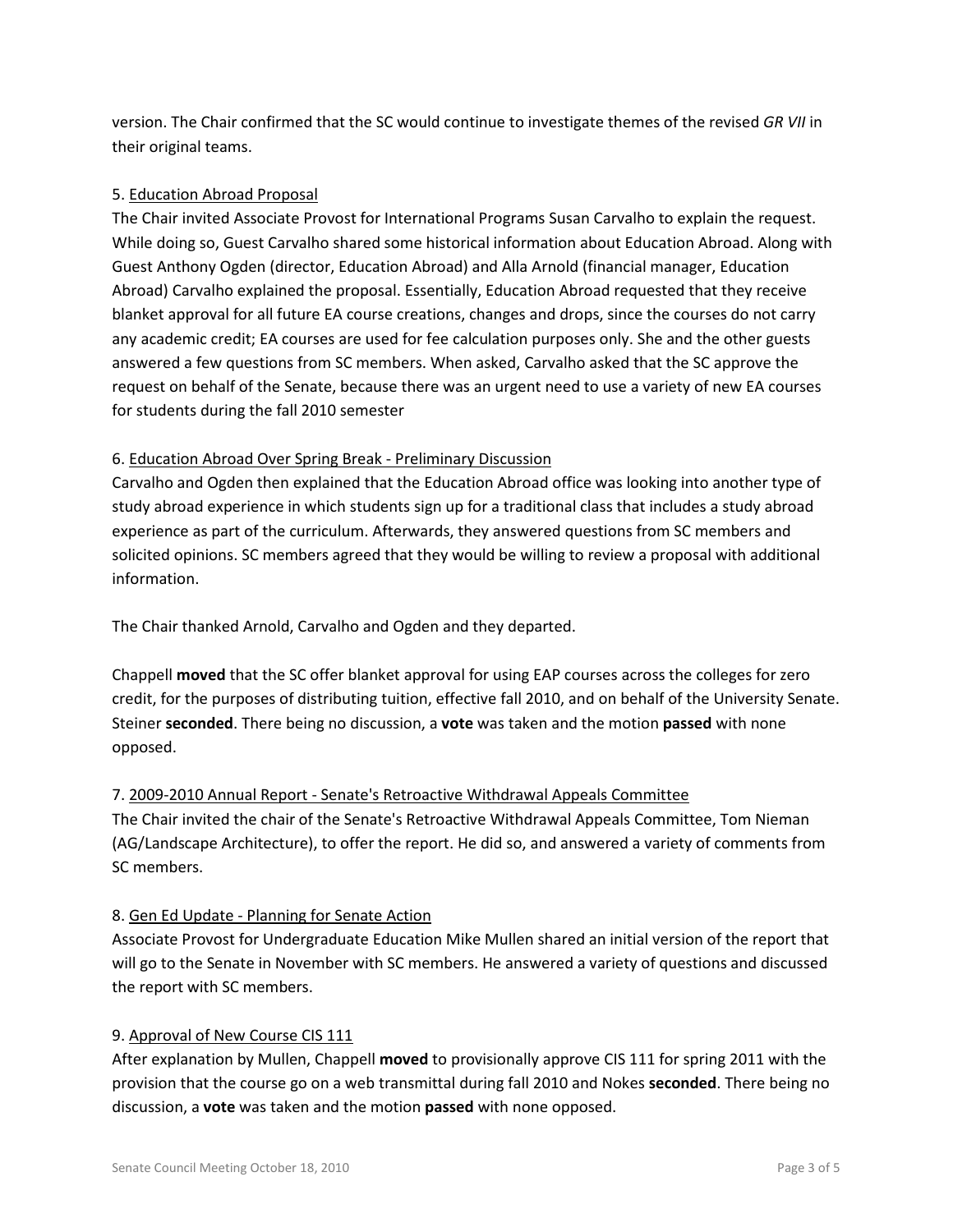The SC meeting was adjourned about 5:30.

Respectfully submitted by Hollie I. Swanson, Senate Council Chair

SC members present: Anderson, Chappell, Kelly, Kirk, Nokes, Swanson, Steiner and Thelin.

Provost's Liaison present: Greissman.

Invited guests present: Alla Arnold, Susan Carvalho, Mike Mullen, and Anthony Ogden.

Prepared by Sheila Brothers on Friday, October 29, 2010.

| #   | $\sqrt{ }$ | <b>Item</b>                                                                                                                                                                                                                                | Responsibility             | Completed |
|-----|------------|--------------------------------------------------------------------------------------------------------------------------------------------------------------------------------------------------------------------------------------------|----------------------------|-----------|
| 5.  |            | SC subset to examine and revise the description of the administrative<br>coordinator's job duties with a view towards increasing compensation. (7/14/10)                                                                                   | Grossman,<br>Jensen, Chair |           |
| 6.  |            | Develop charge for Senate's Committee on Committees. Include in the charge<br>that it explore need/establishment of committee for "grievances," as well as<br>"graduate student/post-doc education and related issues." (7/14/10; 8/30/10) | <b>SC</b>                  |           |
|     | $\sqrt{}$  | Discuss expansion of EEP with Associate Provost for Faculty Affairs to allow<br>transfer to be used for graduate coursework. (7/14/10)                                                                                                     | Chair                      | 8/2010    |
| 12. |            | Discuss expansion of EEP with Provost Subbaswamy (6 credits per semester).<br>(8/16/10)                                                                                                                                                    | Chair                      | 9/2010    |
|     |            | Clarify with Provost Subbaswamy the term "cost-neutral" WRT a pilot for<br>graduate credit EEP transfer to partner/spouse/dependent.                                                                                                       | Chair                      |           |
| 13. |            | Add chair of Senate's Admissions and Academic Standards Committee to COSFL<br>listserv. (7/14/10)                                                                                                                                          | Mrs. Brothers /<br>Chair   |           |
| 16. |            | Identify faculty representative for University Committee on Academic Planning<br>and Priorities (UCAPP) by August 23. (8/16/10)                                                                                                            | <b>SC</b>                  |           |
| 17. |            | Create web-based mechanism for faculty to offer input into the President's<br>annual evaluation; evaluation process will occur during April. (8/16/10)                                                                                     | <b>SC</b> Anderson         |           |
| 18. |            | Ask Associate Provost for Faculty Affairs to mention during new faculty<br>orientation the requirement that final exam grades be submitted within 72 hour<br>of administering the exam. (8/24/10)                                          | Chair                      |           |
| 20. |            | Charge Senate's Academic Programs Committee with creating processes for<br>substantive change issues (teach-out, contractual/consortium process, off-<br>campus sites, how to reopen a suspended program). 8/23/10                         | <b>SC</b>                  |           |
| 24. |            | Review Senate meeting attendance policies. (8/30/10)                                                                                                                                                                                       | SC                         |           |